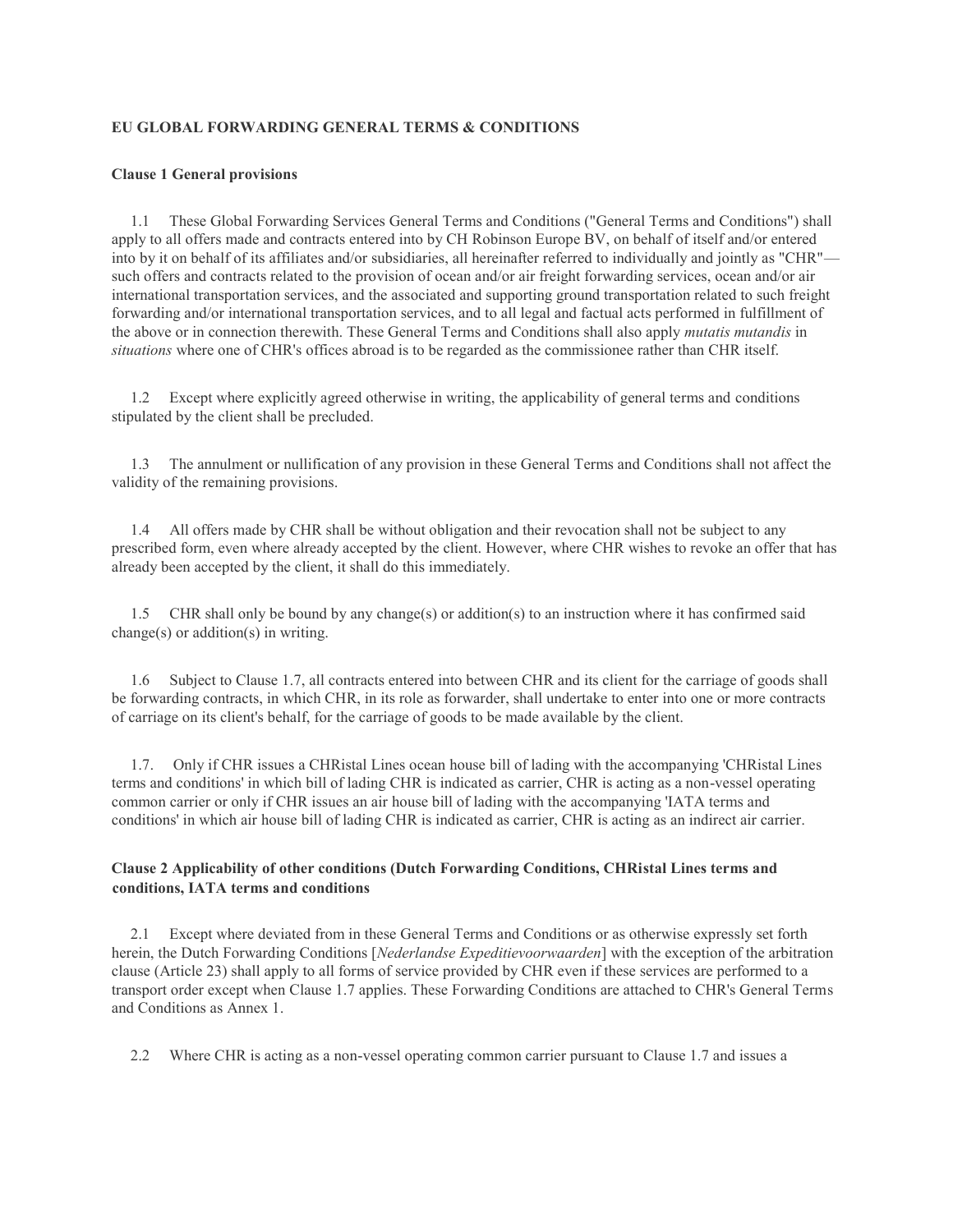CHRistal Lines ocean house bill of lading and the accompanying terms and conditions of service ("CHRistal Lines terms and conditions"), such CHRistal Lines terms and conditions shall apply. These CHRistal Lines terms and conditions contain a jurisdiction clause stating that all lawsuits arising out of or related to carriage provided under the CHRistal Bill of Lading shall be brought in the United States District Court for the District of Minnesota.

 2.3 Where CHR is acting as an indirect air carrier pursuant to Clause 1.7 and issues an air house bill of lading and the accompanying IATA terms and conditions of service ("IATA terms and conditions"), such IATA terms and conditions shall apply.

 2.4 The Dutch forwarding conditions, and, where applicable, the CHRistal Lines terms and conditions or IATA terms and conditions shall be deemed to form an integral part of these General Terms and Conditions.

### **Clause 3 Performance of the contract**

 CHR shall be free to determine the method used for performance of the instruction issued to it, except where it has accepted specific instructions in this respect from the client. Wherever possible, CHR shall take into account the client's wishes with regard to the date, time, and duration of the performance, but shall not provide any guarantee whatsoever in this respect.

## **Clause 4 Obligations arising for the client**

 4.1 Notwithstanding the client's obligation to perform the contract entered into, which obligation arises for it by law, pursuant to conventions and treaties, or by virtue of the Dutch forwarding conditions or any agreements made, the following obligations shall apply in particular with regard to the provision of information and documents and the packaging of goods presented for carriage.

 4.2 The client shall be obliged to provide CHR with timely notice of information pertaining to the goods and the handling thereof, which information the client knows or should know to be important for the carrier, including, in particular, the weight and dimensions of said goods. The client shall guarantee the correctness of the information provided by it.

 4.3 The client shall guarantee the availability of all documents necessary for the performance of the instruction, except where agreed that CHR shall provide said documents. The client shall also guarantee the correctness and completeness of the information stated in the aforementioned documents.

 4.4 Bearing in mind the intended method of carriage and handling, the client shall be obliged to ensure that the goods have been packaged correctly and adequately.

 4.5 The client shall ensure that the goods to be carried are ready for loading and are loaded at the time and place agreed. Where no agreement has been made as to the exact time of loading, the client shall ensure that loading commences as soon as possible, no later than two hours after the arrival of the means of transport in question.

 4.6 If damage to or the loss of the goods carried is determined after delivery, or delivery is not effected at all, the client shall inform CHR of this fact as soon as possible, and shall send CHR documents evidencing the consignment value of the goods damaged and/or lost within the period identified within the CHRistal Lines terms and conditions or the IATA terms and conditions, as applicable, or if either of those terms are not applicable, within three months of the date on which the damage or loss in question is determined.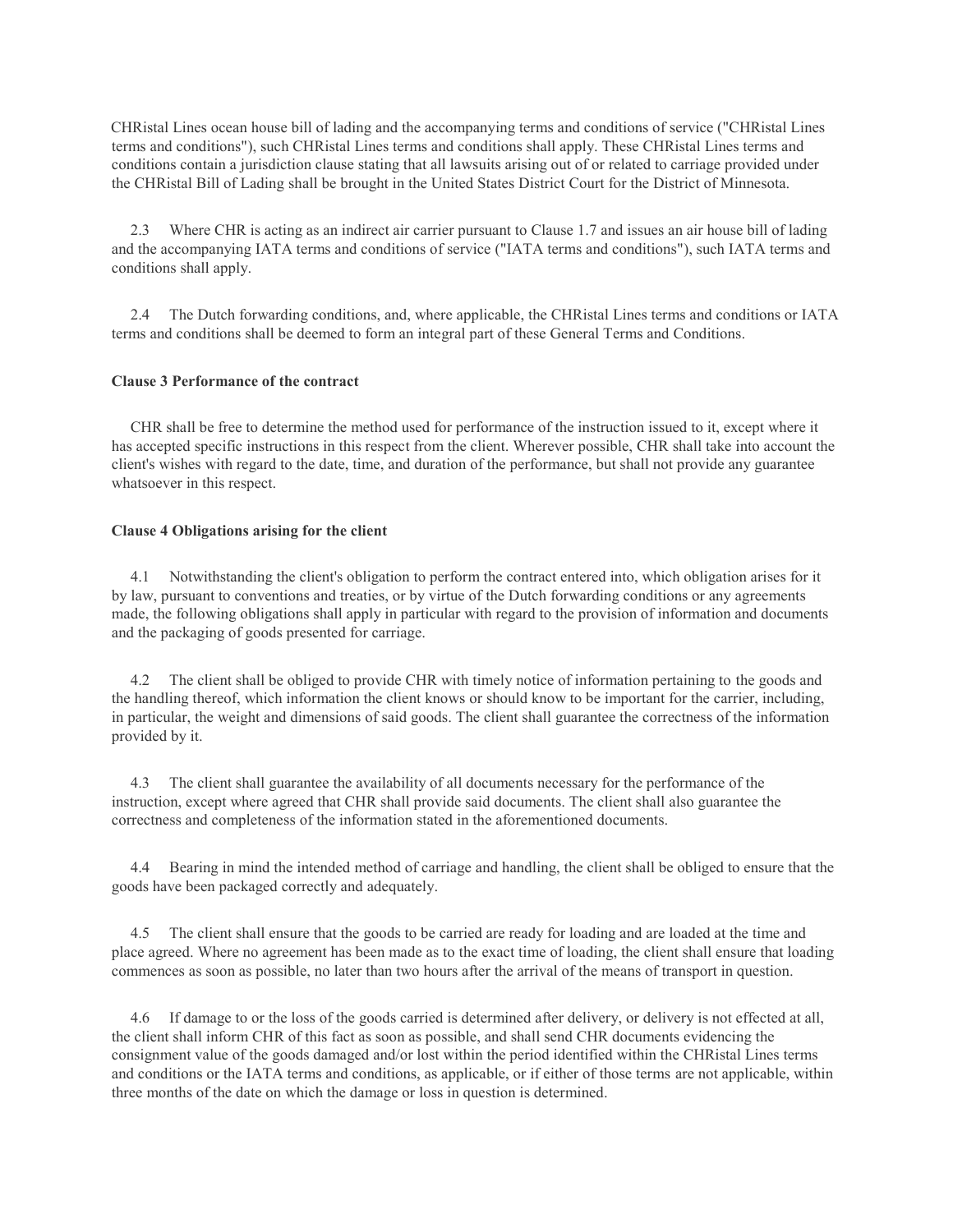4.7 In addition the client is obliged to indemnify and hold harmless CHR against any claims by whatever name, from whichever person, legal or private, concerning the latest version of:

- The (EC) Regulation No. l907 / 2006 of December 18th 2006, concerning the Registration, Evaluation, Authorisation and Restriction of Chemicals (REACH);
- The (EC) Regulation No. 1272 / 2008 of December 16th 2008, concerning the classification, labelling and packaging of substances and mixtures.
- The Wages and Salaries Tax and Social Security Contributions (Liability of Subcontractors) Act [*'Wet Ketenaansprakelijkheid'*];
- The Act on Environmental tax base, [*'Wet belastingen op milieugrondslag'*];
- Or similar regulations or legislation.

## **Clause 5 Right of refusal**

- 5.1 CHR shall reserve the right to terminate a contract where:
- a. the carriage to which the contract relates is prohibited by any law or regulations applicable in the country of dispatch, the country designated for delivery, or any other country through which carriage is to be effected;
- b. the client fails to fulfill the payment obligations arising for it from a different contract with CHR;
- c. data pertaining to weight and/or dimensions are incorrect, as a consequence of which the intended method of carriage (including the use of the vehicle and/or other equipment intended) and/or the handling is no longer possible or permitted;
- d. CHR has any other valid reason to terminate the contract in question.

### **Clause 6 Hazardous substances**

 6.1 Notwithstanding the provisions of Clause 4, the client shall also be obliged, with regard to hazardous substances, to provide a written specification of the regulations to be observed according to applicable legislation and/or other government regulations. A hazardous substance shall be understood to mean a substance known to possess properties that are such that it constitutes a specific danger of a serious nature for people or goods, including, in any event, substances that are explosive, inflammable, oxidizing, or toxic.

 6.2 Notwithstanding the provisions of Clause 5, CHR shall reserve the right to refuse performance of an instruction accepted by it for the forwarding of hazardous substances where CHR has sound reasons to do so in connection with the nature of the substances in question, or, depending on the route chosen and/or the destination agreed upon, to charge a hazardous duty surcharge where the carrier instructed to effect carriage imposes said surcharge on CHR.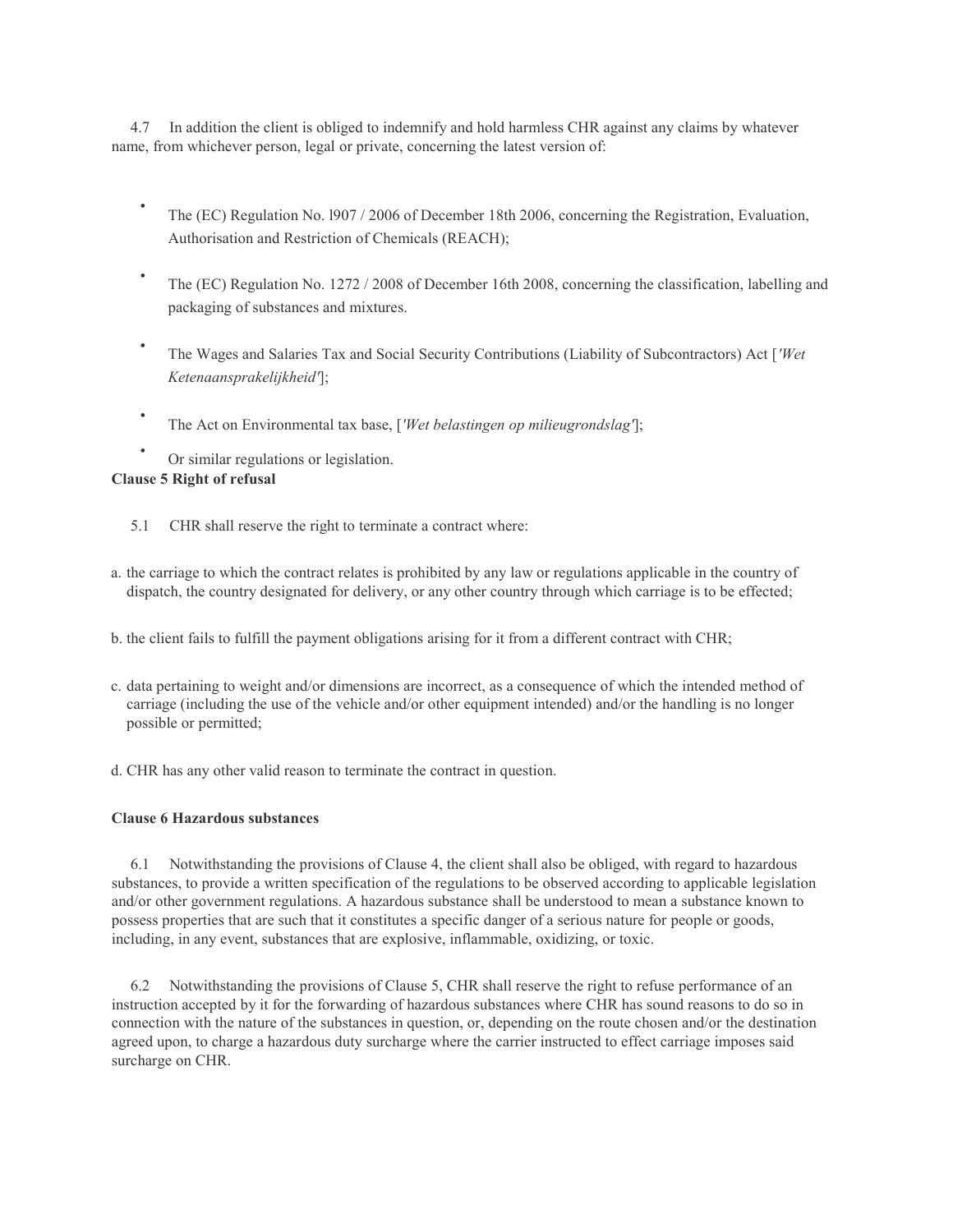### **Clause 7 Customs formalities**

 Except where agreed otherwise in writing, the client shall be responsible for all relevant customs formalities and shall ensure that said formalities are fulfilled. CHR is not liable for any claims arising out of or in connection with the performance of such customs formalities and the client shall be obliged to indemnify and hold harmless CHR against all third party claims related to the performance of the customs formalities.

### **Clause 8 Container demurrage and/or detention**

 The client is always liable for any demurrage and/or detention rates to be paid for containers used for the services and the client is obliged to indemnify and hold harmless CHR against all and any third party claims related to demurrage and/or detention of containers.

### **Clause 9 Liability**

 9.1 The Dutch Forwarding Conditions and Article 11 of said conditions in particular (Annex 1), shall apply to the liability arising for CHR unless the CHRistal Lines terms and conditions or the IATA terms and conditions apply pursuant to Clause 1.7 and Clause 2.2 or Clause 2.3 of CHR's General Terms and Conditions. Only if and insofar as CHR is unable to invoke the Dutch Forwarding Conditions, for whatever reason, the following shall apply.

 9.2 CHR shall not be liable for any damage, including but not limited to damage to the goods and/or damage caused by the goods or the handling thereof, save where the client proves that the damage was caused as a result of an act or omission on the part of the board or management of CHR, done either with the intent to cause that damage or recklessly and with the knowledge that such damage would probably result therefrom. Any liability of CHR shall in any event never exceed a maximum of USD 100,000.- for each occurrence or series of occurrences with the same cause. Damage shall also be understood to include damage to third parties which CHR is obliged to compensate and/or damage caused by death or injury and any form of financial loss.

 9.3 The client shall be obliged to compensate CHR for any damage caused to CHR in the performance of its services, including but not limited to damage caused by material or goods provided by the client to CHR for the purpose of executing the agreement and/or damage caused as a result of handling that material or those goods, save where the damage was caused as a result of an act or omission on the part of the board or management of CHR, done either with the intent to cause that damage or recklessly and with the knowledge that such damage would probably result therefrom. Damage shall also be understood to include damage to third parties which CHR is obliged to compensate; damage shall also be understood to include damage caused by death or injury and any form of financial loss.

 9.4 CHR shall never be liable for consequential and/or immaterial damage or loss of profit, incurred by the client. Losses of demurrage of any means of transport (floating or rolling) or dispatch money are deemed to be consequential damage; loss of demurrage and/or detention of any containers are also deemed to be consequential damage.

 9.5 The client shall be obliged to indemnify and hold harmless CHR against all third party claims relating to damage caused as a result of the services performed by CHR, save where such damage is caused as a result of an act or omission on the part of the board or management of CHR, done either with the intent to cause that damage or recklessly and with the knowledge that such damage would probably result therefrom. The client shall be obliged to indemnify and hold harmless CHR at all times and in all cases against third-party claims exceeding the total sum of USD 100,000.- for each occurrence or series of occurrences with the same cause.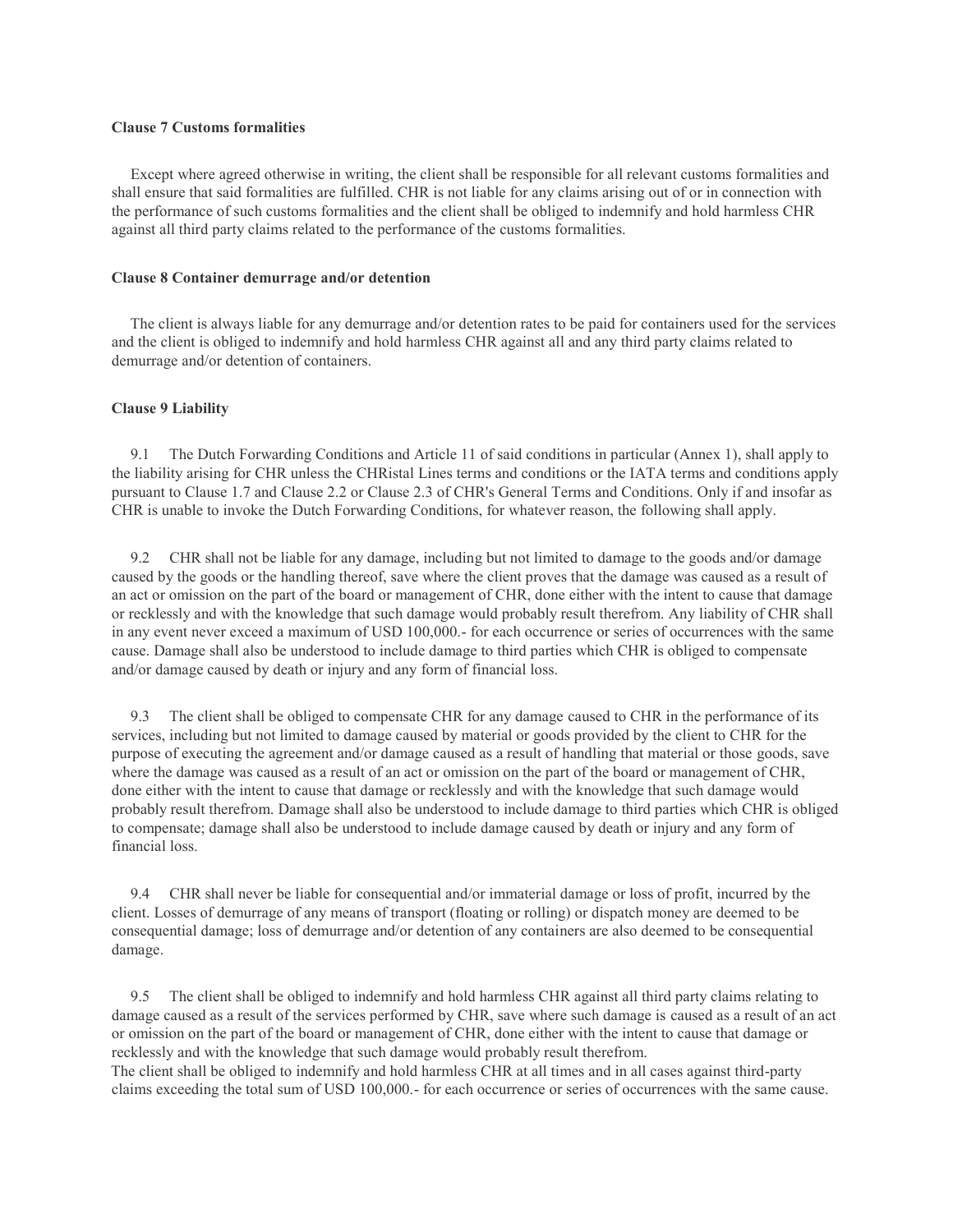Damage shall also be understood to include damage to third parties which CHR is obliged to compensate; damage shall also be understood to include damage caused by death or injury and any form of financial loss.

 9.6 Should employees of CHR and/or subcontractors whose services CHR employs for the purpose of implementing the agreement be held liable, such persons shall be entitled to invoke any limitation of and/or exemption from liability included in these General Terms and Conditions (including the terms and conditions cited in Clause 2) or any other statutory or contractual provision.

 9.7 By special arrangement mutually agreed in writing, CHR may accept liability in excess of the limits set out in this Clause 9 provided that the client shall pay to CHR additional charges as decided by CHR from time to time. Details of the additional charges will be provided upon written request by the client.

 9.8 All and any services provided by CHR gratuitously are provided on the basis that CHR will not accept any liability whatsoever.

 9.9 It is agreed that superficial rust, oxidation, discoloration, or any like condition due to moisture, is not a condition of damage but is inherent to the nature of the goods and acknowledgement of receipt of the goods in apparent good order and condition is not a representation that such conditions of rust, oxidation, discoloration, or the like did not exist on receipt.

### **Clause 10 Prices**

 Prices shall be based on the rates applicable at the time at which the contract is concluded. Where one or more cost price factors subsequently increase and/or where the value of the euro changes in relation to other foreign currencies and/or where the level of taxation changes, CHR shall be entitled to increase the original price accordingly.

### **Clause 11 Payment**

 11.1 Except where agreed otherwise in writing, no credit is granted by CHR to client and payment shall be due in advance of providing services, to a bank account designated by CHR.

 11.2 Where the client fails to effect payment on time, it shall be in default by operation of law without any notice of default being required. Commencing on the date following that on which the term of payment expired, the client shall be charged an interest payment amounting to 1.5% per month on the amount outstanding, with part of a month also being calculated as a full month.

 11.3 Where the client is in default and has been issued with a written notice of default, all losses and costs sustained in respect of collection shall also be for its account, whether sustained judicially or extrajudicially. The extrajudicial collection costs in respect of the amount due shall be fixed at 15% of the principal sum, with a minimum of  $\epsilon$  150.-.

 11.4 Except where deviated from in this Clause 11, Article 17 and Article 18 of the Dutch Forwarding Conditions shall apply unimpaired.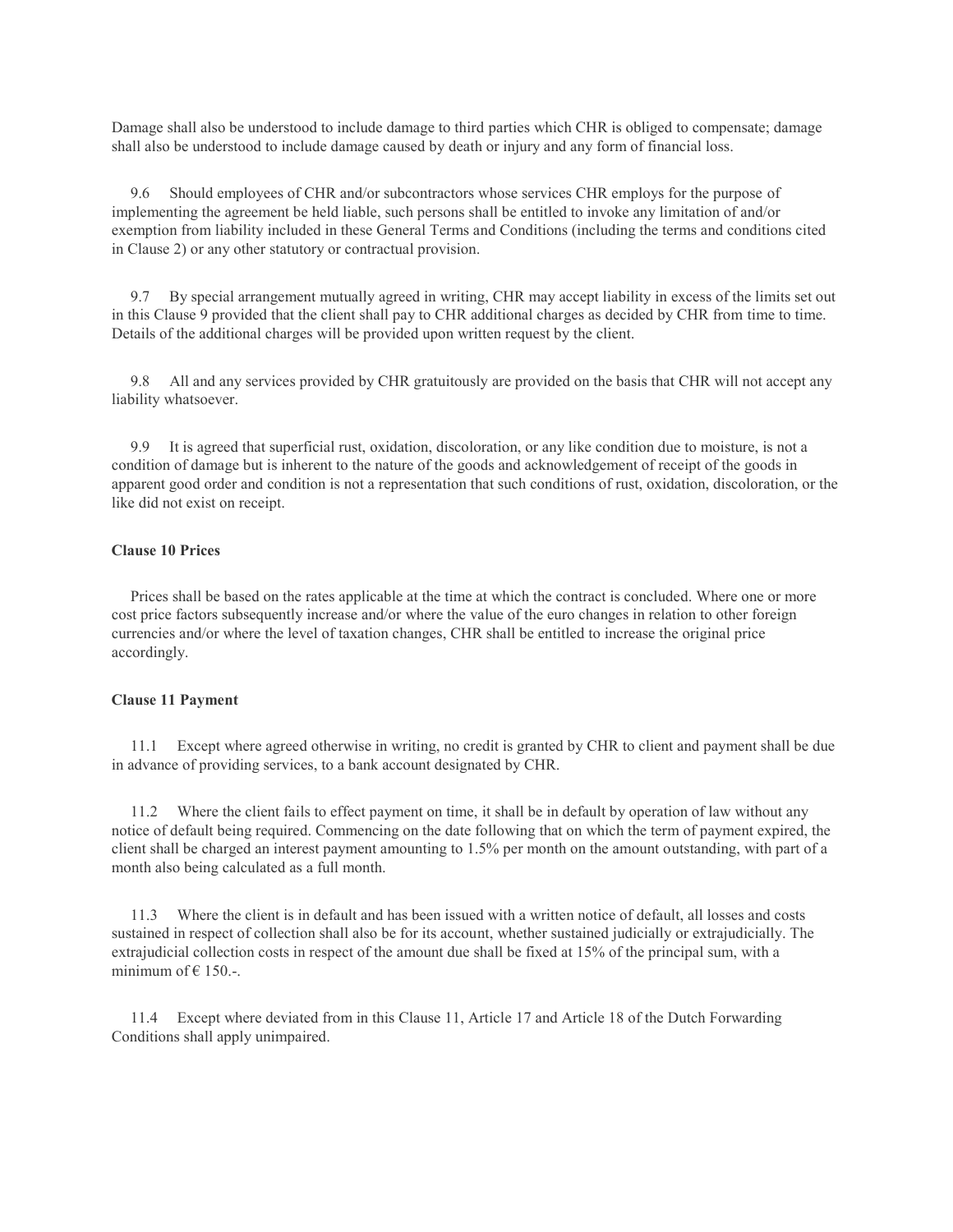## **Clause 12 Complaints**

 12.1 Any complaints on the service provided by CHR shall be submitted in writing to the Central Claims and Quality Department, Teleportboulevard 120, 1043 EJ Amsterdam, The Netherlands, or shall be faxed to fax number 31 20 301 0599.

12.2 The submission of complaints shall never release the client from its payment obligation.

[END OF GENERAL TERMS AND CONDITIONS]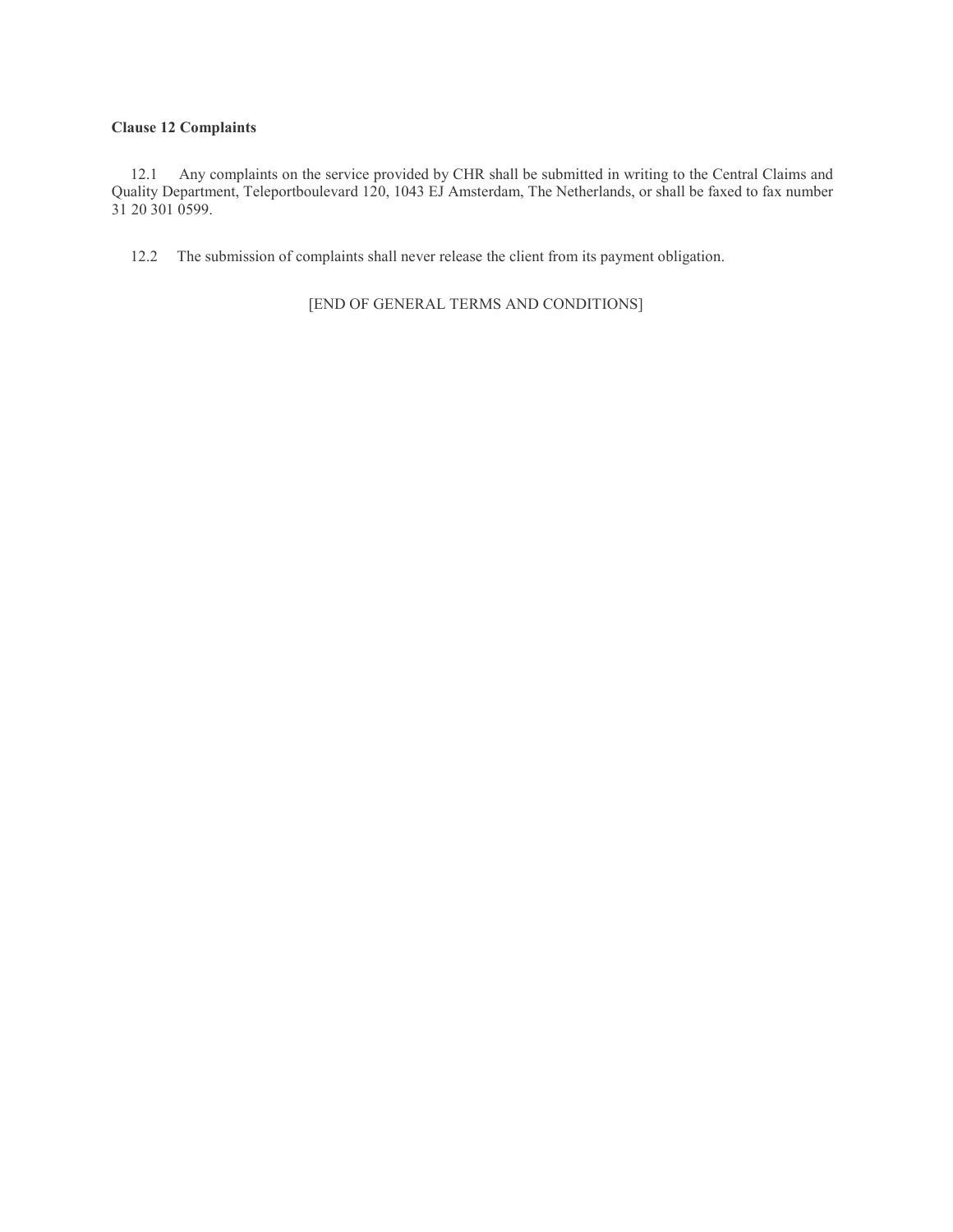# **ANNEX 1 to the CHR's General Terms and Conditions**

# **DUTCH FORWARDING CONDITIONS GENERAL CONDITIONS OF THE FENEX (Netherlands**

**Association for Forwarding and Logistics)** deposited at the Registry of the District Courts at Amsterdam, and Rotterdam on 1 May 2018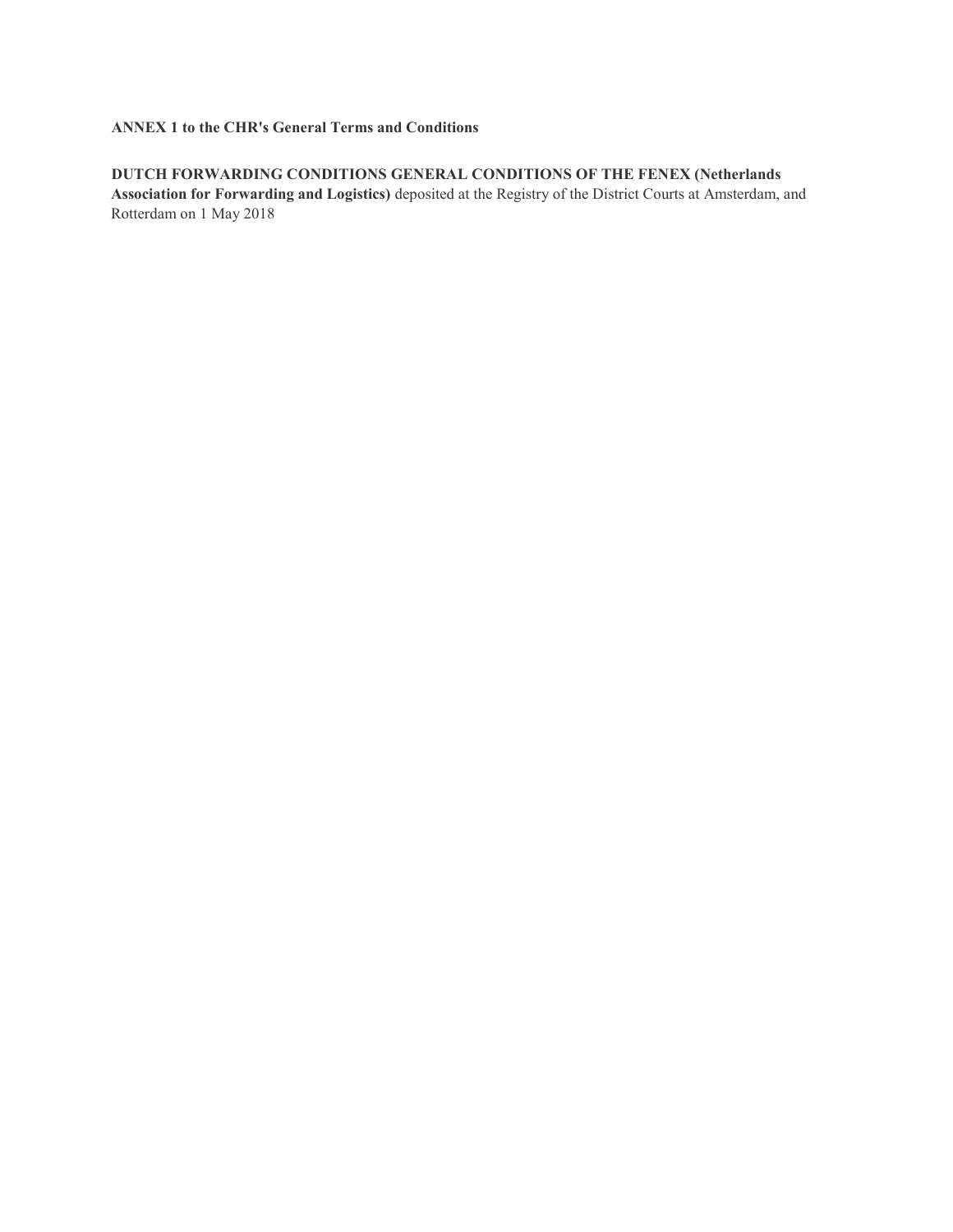## **CONTENTS**

### **Definitions**

Article 1 Definitions

### **Scope**

Article 2 Scope

Article 3 Third Parties

### **Conclusion of the Agreement**

Article 4 Conclusion of the Agreement

Article 5 Customs work

### **Remunerations and other costs**

Article 6 Remunerations

### **Insurance**

Article 7 Insurance

## **Execution of the Agreement**

Article 8 Delivery date, method of delivery and route

Article 9 Commencement of the Services

Article10 Goods handling

### **Liability**

Article 11 Liability

Article 12 Force Majeure

Article 13 Refusal of carriers

### **Imperative Law**

Article 14 The Agreement to organize transportation of goods

### **Payment**

Article 15 Payment terms

Article 16 Allocation of payments and judicial and extrajudicial costs

Article 17 Sureties

## **Final provisions**

Article 18 Termination of the Agreement

Article 19 Proceedings against Third Parties

Article 20 Prescription and limitation

Article 21 Choice of Law

Article 22 Reference title

## **Disputes**

Article 23 Arbitration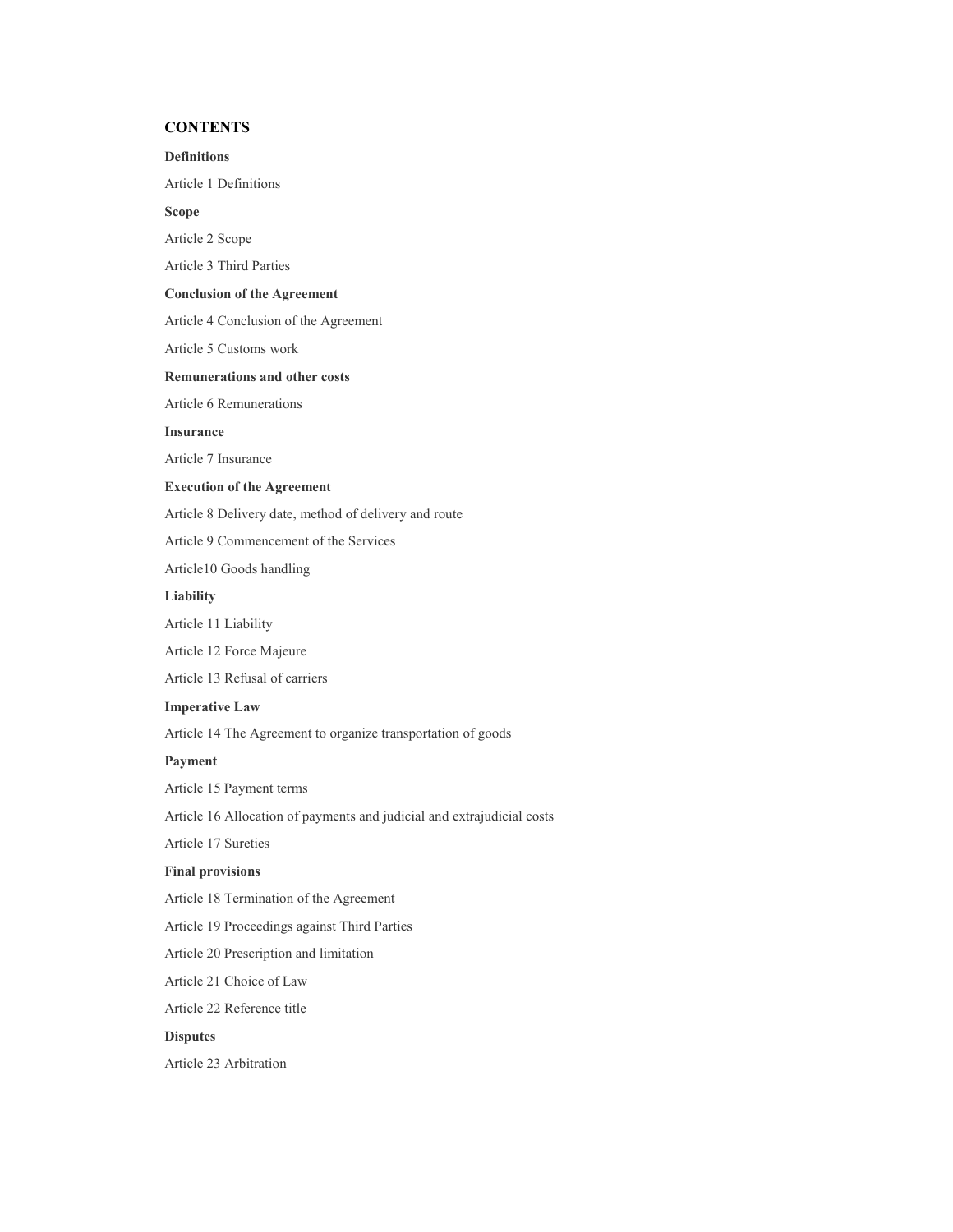#### Article 1. Definitions

In these Conditions, the following terms shall have the following meanings:

- 1. **Third party/parties:** all of those persons, who are not employees, with whom the Freight Forwarder has an undertaking on behalf of the Client, irrespective of whether the Freight Forwarder has the undertaking in its own name or in the name of the Client;
- 2. **Services**: all activities and work, in any form and by whatever name, including those performed by the Freight Forwarder for or on behalf of the Client;
- 3. **Freight Forwarder**: the natural or legal person who performs Services on behalf of the Client and who uses these Conditions; this person is not exclusively understood to be the Freight Forwarder referred to in Book 8 of the Dutch Civil Code;
- 4. **Client**: every natural or legal person who provides the Freight Forwarder with an order to perform Services and concludes to that effect the Agreement, irrespective of the agreed method of payment;
- 5. **Agreement**: the agreement entered into by the Freight Forwarder and Client in respect of the Services to be performed by the Freight Forwarder, of which these Conditions form part;
- 6. **Force majeure:** all circumstances that the Freight Forwarder has reasonably been unable to avoid and in respect of which the Freight Forwarder has reasonably been unable to prevent the consequences;
- 7. **Conditions**: these Dutch Forwarding Conditions.
- 8. **Good/Goods**: the goods to be made available or made available to the Freight Forwarder, its agent or Third Parties by or on behalf of the Client, for the purpose of executing the Agreement.

## **Scope**

#### Article 2. Scope

- 1. These Conditions govern all offers, agreements, legal acts and actual acts relating to Services to be performed by the Freight Forwarder, insofar as these are not subject to imperative law. These Conditions apply to the legal relationship between the parties, including once the Agreement has ended.
- 2. Insofar as any provision in these Conditions is void or otherwise unenforceable, this does not affect the validity of the other provisions in these Conditions. Furthermore, considered to be applicable is such a stipulation (legally permissible) that is the closest to the purport of the void or voided stipulation.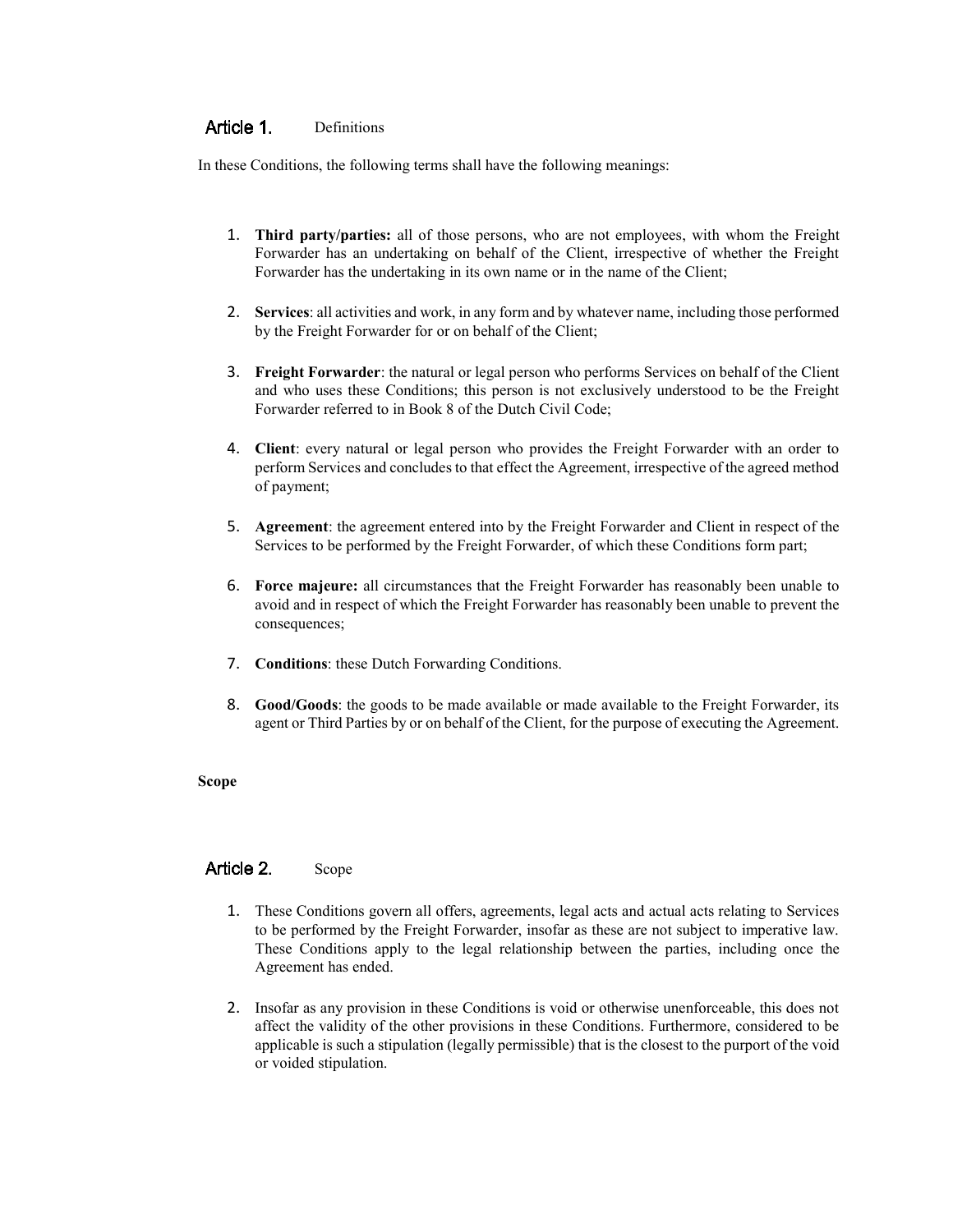#### Article 3. Third Parties

The Client gives the Freight Forwarder free rein to engage the services of Third Parties to execute the Agreement, and to accept the (general) terms and conditions of those Third Parties at the Client's expense and risk, unless agreed otherwise with the Client. At the Client's request, the Freight Forwarder is obliged to provide (a copy of) the (general) terms and conditions under which it has entered into a contract with those Third Parties.

## **Conclusion of the Agreement**

#### Article 4. Conclusion of the Agreement

- 1. All offers made by the Freight Forwarder are non-binding.
- 2. Agreements, as well as amendments of and additions to these agreements, shall only become effective if and insofar as the Freight Forwarder has confirmed these in writing or the Freight Forwarder has started to perform the Services.

## **Customs work**

#### Article 5. Customs work

- 1. The provision of information to the Freight Forwarder, that is reasonably provided to enable customs formalities to be carried out, shall imply an order, unless otherwise agreed in writing.
- 2. This order is accepted by the Freight Forwarder by means of an explicit written confirmation or by the Freight Forwarder starting to carry out the customs formalities. The Freight Forwarder is never obliged to accept an order to carry out customs formalities.
- 3. If the Freight Forwarder becomes familiar with information or conditions which would indicate that the Client has not complied with article 9 paragraph 3 of these Conditions (has provided incorrect and/or incomplete information and/or documents) and on the basis of which the Freight Forwarder has not accepted the order to carry out customs formalities, the Freight Forwarder is at all times entitled to end this order and not carry this out (any further), which may or may not be set out in an additional agreement and/or authorisation, without any obligation to pay damages.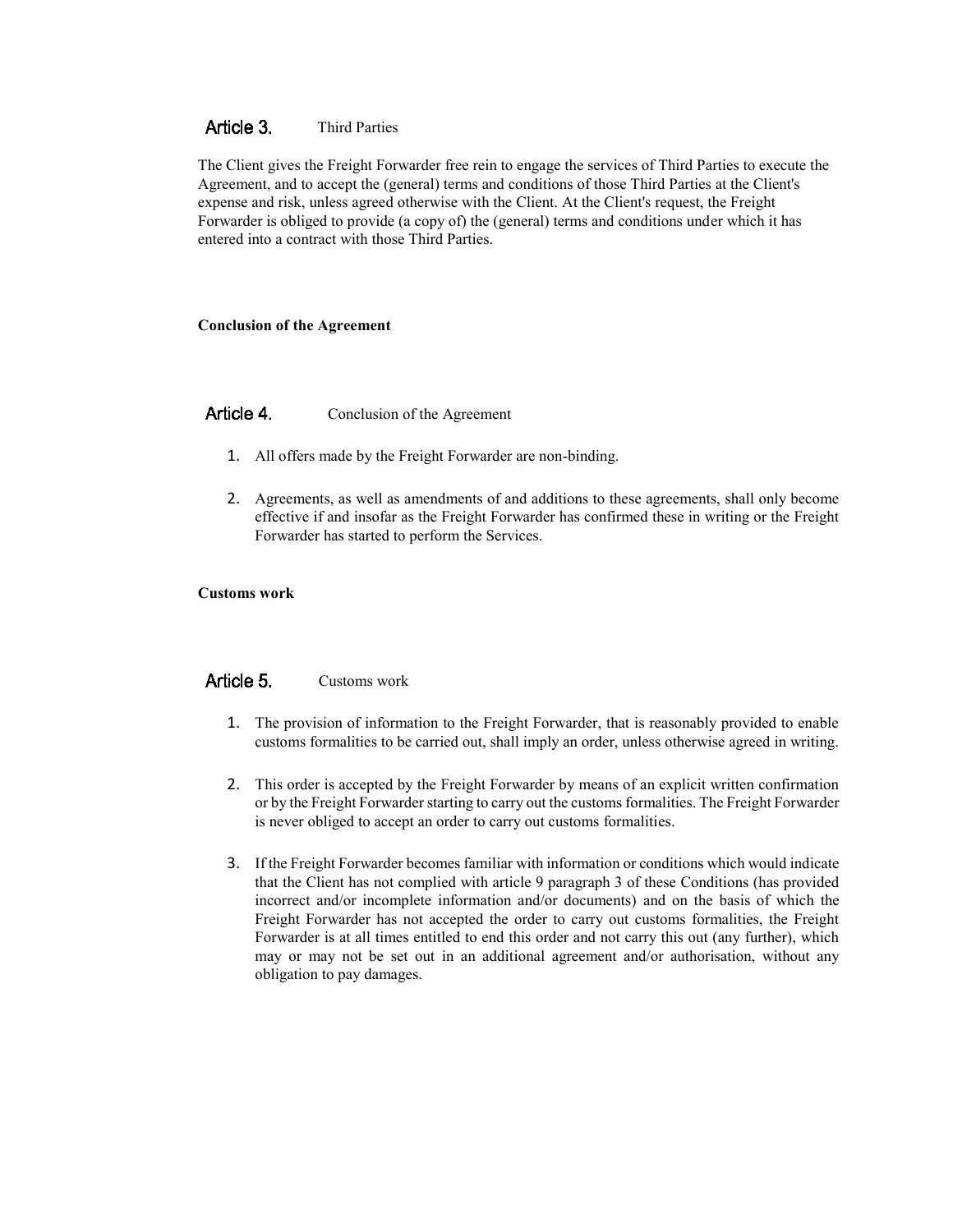#### Article 6. Remunerations

- 1. All prices quoted shall be based on the prices that apply at the time of the offer (quotation). If between the time of the offer and the time of execution of the Agreement, one or more of the cost factors (including fees, wages, the cost of social measures and/or laws, freight prices and exchange rates, etc.) increase, the Freight Forwarder is entitled to pass on this increase to the Client. The Freight Forwarder must be able to prove the changes.
- 2. If the Freight Forwarder charges all-in or fixed rates, these rates shall be deemed to include all costs that, in the normal process of handling the order, are for the account of the Freight Forwarder.
- 3. Unless provided otherwise, all-in or fixed rates shall not include at any rate: duties, taxes and levies, consular and attestation fees, costs of preparing bank guarantees and insurance premiums.
- 4. In the event of circumstances that are of such a nature that when concluding the Agreement it was not deemed necessary to take into account the risk that they could occur, that cannot be attributed to the Freight Forwarder and that significantly increase the costs of the Services being performed, the Freight Forwarder is entitled to an additional payment. Where possible, the Freight Forwarder shall consult in advance with the Client. In such a case, the additional payment shall consist of the additional costs that the Freight Forwarder has had to incur in order to perform the Services, plus an additional payment - deemed fair and equitable - for the services to be performed by the Freight Forwarder.
- 5. Expenses of an exceptional nature and higher wages arising whenever Third Parties, by virtue of any provision in the relevant agreements between the Freight Forwarder and Third Parties, load or unload goods in the evening, at night, on Saturdays or on Sundays or public holidays in the country where the Service is being carried out, shall not be included in the agreed prices, unless specifically stated. Any such costs shall therefore be remunerated by the Client to the Freight Forwarder.
- 6. Other than in cases of intent or deliberate recklessness on the part of the Freight Forwarder, in the event of the loading and/or unloading time being inadequate, all costs resulting therefrom, such as demurrage, waiting times, etc. shall be borne by the Client, even when the Freight Forwarder has accepted the bill of lading and/or the charter party from which the additional costs arise without protestation. The Freight Forwarder must make every effort to avoid these costs.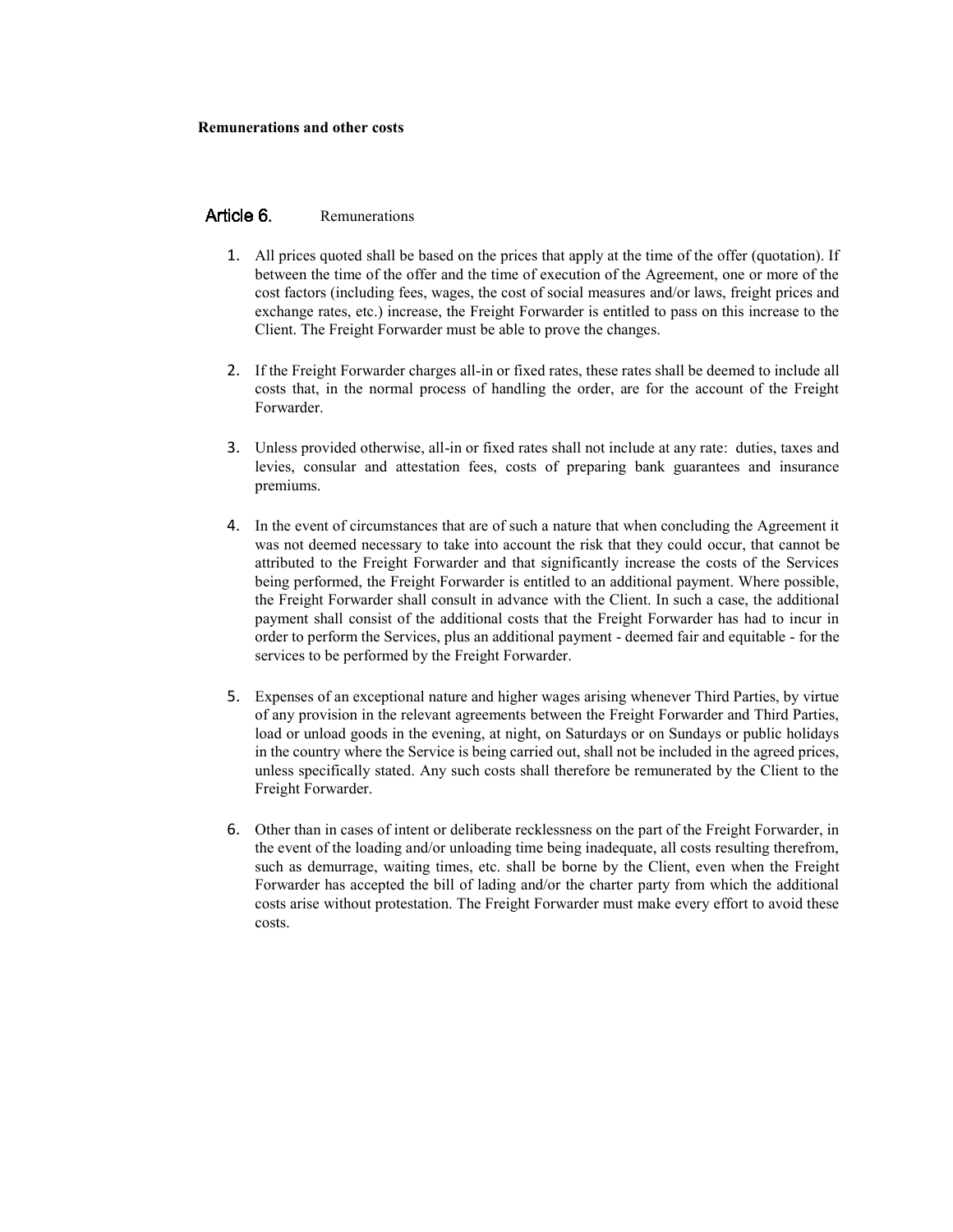## **Insurance**

#### Article 7 Insurance

- 1. Insurance of any kind shall only be arranged at the Client's expense and risk following acceptance by the Freight Forwarder of the Client's explicit written order, in which the Client clearly specifies the goods to be insured and the value to be insured. A mere statement of the value or the interest is not enough.
- 2. The Freight Forwarder will take out the insurance (or arrange for this to be taken out) through an insurer / insurance broker / insurance intermediary. The Freight Forwarder is neither responsible nor liable for the solvency of the insurer / insurance broker / insurance intermediary.
- 3. When the Freight Forwarder uses equipment, such as derricks, cranes, fork-lift trucks and other machines to perform the Services that do not form part of its usual equipment, the Freight Forwarder shall be entitled to take out insurance at the Client's expense to cover the Freight Forwarder's risks arising from the use of such equipment. Where possible, the Freight Forwarder shall consult in advance with the Client about the use of such equipment. If no timely prior consultation is possible, the Freight Forwarder will take the measures that seem to it to be in the best interests of the Client and shall inform the Client of that.

## **Execution of the Agreement**

**Article 8.** Delivery date, method of delivery and route

- 1. The mere statement by the Client of a time for delivery shall not legally bind the Freight Forwarder. Arrival times are not strict deadlines and are not guaranteed by the Freight Forwarder, unless agreed otherwise in writing.
- 2. If the Client has not given any specific instructions about this with its order, the method of delivery and route shall be at the Freight Forwarder's discretion and the Freight Forwarder may at all times accept the documents customarily used by the firms it contracts for the purpose of carrying out its orders.

#### Article 9. Commencement of the Services

- 1. The Client is obliged to deliver the Goods to the Freight Forwarder or a Third Party in suitable packaging to the agreed location, at the agreed time and in the manner agreed.
- 2. In respect of the Goods, as well as in respect of the handling thereof, the Client is obliged to supply the Freight Forwarder in good time with any details and documents that it knows or ought to know, are of importance to the Freight Forwarder. If the Goods and/or activities are subject to governmental provisions, including customs and excise regulations and tax rules, the Client must provide all information and documents, in good time, that are required by the Freight Forwarder in order to comply with those provisions.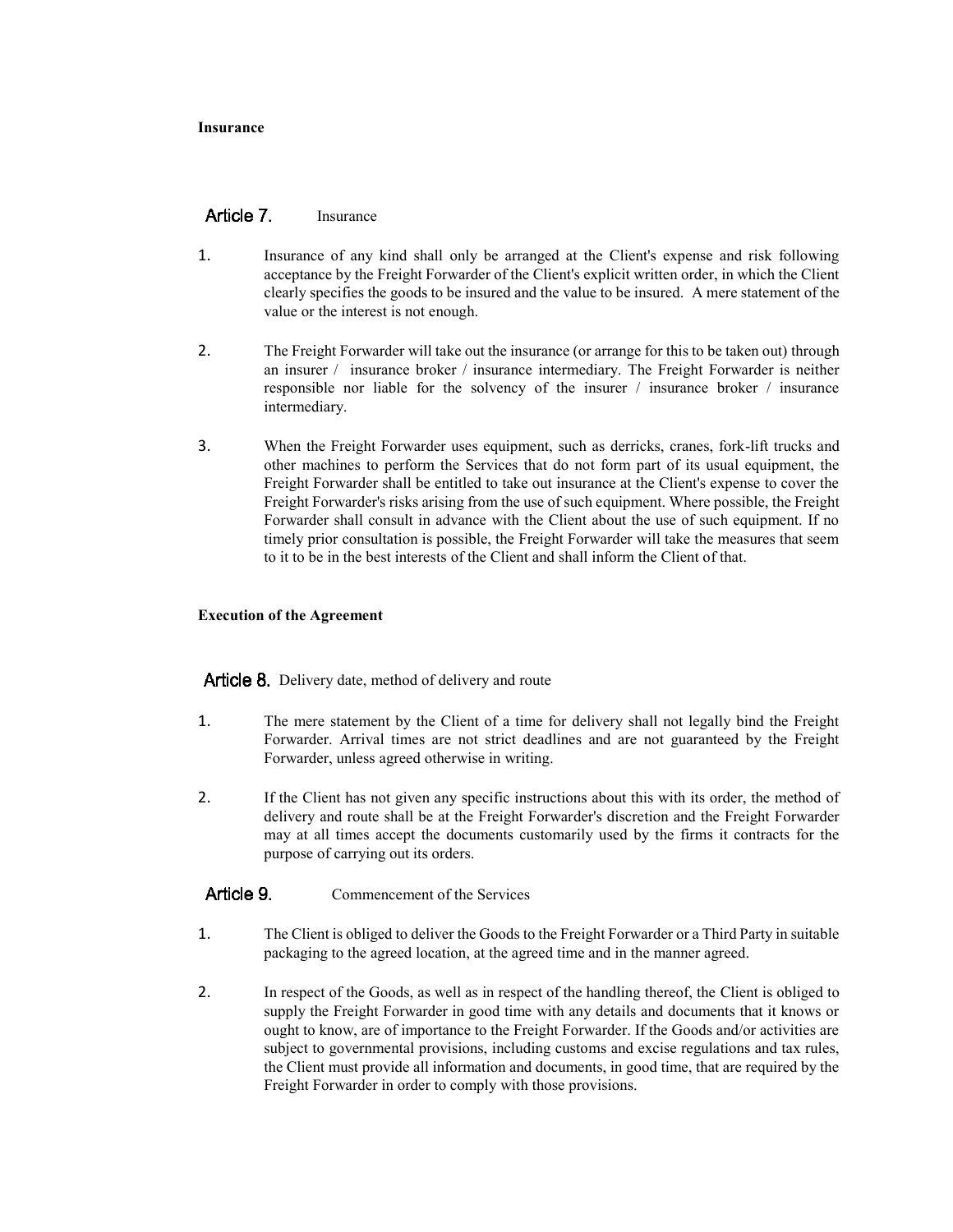3. The Client guarantees that the information and documents that it provides are correct and complete and that all instructions and Goods that are made available comply with current legislation. The Freight Forwarder shall not be obliged but shall be entitled to investigate whether the information provided is correct and complete.

#### Article 10. Goods Handling

1. All operations such as inspecting, sampling, taring, tallying, weighing, measuring, etc. and receiving goods subject to appraisal by a court-appointed expert, shall take place only on the Client's specific instructions and upon remuneration of the costs thereof.

2 Notwithstanding the provisions in paragraph 1, the Freight Forwarder shall be entitled, but not obliged, on its own authority and at the Client's expense and risk, to take all such actions as it deems necessary in the Client's interest. Where possible, the Freight Forwarder shall consult in advance with the Client. If this is not possible, the Freight Forwarder shall take the measures that seem to it to be in the best interests of the Client and shall inform the Client of the measures taken and the associated costs, as soon as this is reasonably possible.

3. The Freight Forwarder is not an expert with respect to the Goods. The Freight Forwarder shall therefore in no way be liable for any damage that arises from or that is related to any notification by the Freight Forwarder with regard to the state, nature or quality of the Goods; nor shall the Freight Forwarder be under any obligation to ensure that the shipped Goods correspond with the samples.

## **Liability**

#### Article 11. Liability

- 1. All Services shall be at the Client's expense and risk.
- 2. Without prejudice to the provisions in Article 17, the Freight Forwarder shall not be liable for any damage whatsoever, unless the Client can prove that the damage has been caused by fault of negligence on the part of the Freight Forwarder or the latter's employees.
- 3. The Freight Forwarder's liability shall in all cases be limited to 10,000 SDR per occurrence or series of occurrences with one and the same cause of damage. Taking into account the aforementioned limit, in the event of damage, loss of value or loss of the Goods in the Agreement, the liability shall be limited to 4 SDR per kilogram of damaged or devalued Goods or lost gross weight.
- 4. The loss to be indemnified by the Freight Forwarder shall never exceed the invoice value of the Goods, to be proved by the Client, in default whereof the market value, to be proved by the Client, at the time when the damage occurred, shall apply.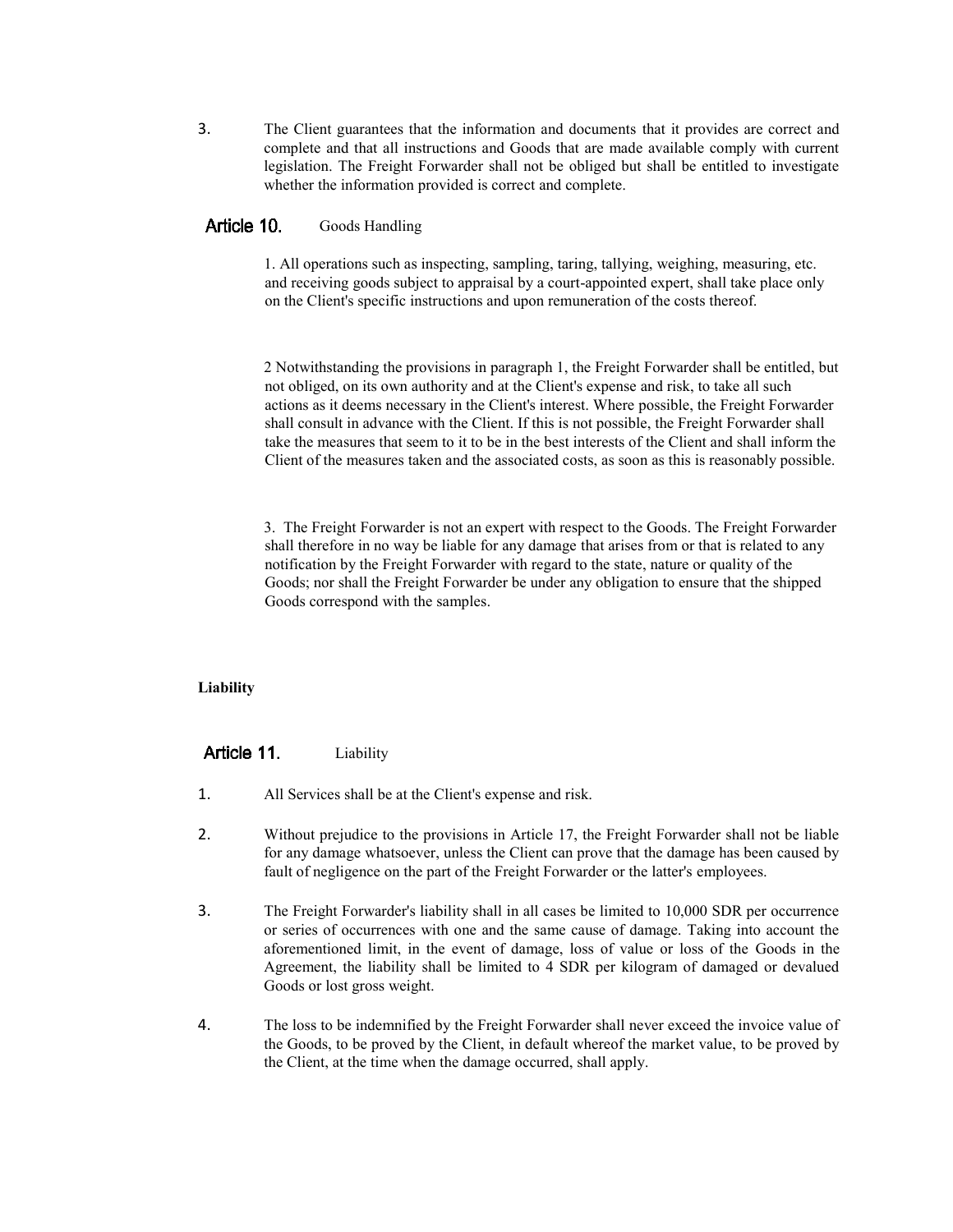- 5. The Freight Forwarder shall never be liable for lost profit, consequential loss and immaterial damage, however that occurred.
- 6. If during the execution of the Agreement damage occurs for which the Freight Forwarder is not liable, taking into account the provisions in Article 19 of these Conditions, the Freight Forwarder shall make efforts to recover the Client's damage from the party that is liable for the damage. The Freight Forwarder shall be entitled to charge to the Client the costs incidental thereto. If so requested, the Freight Forwarder shall waive in the Client's favour its claims against Third Parties whose services it engaged for the purpose of executing the Agreement.
- 7. The Client shall be liable vis-a-vis the Freight Forwarder for any damage including but not limited to material and immaterial damage, consequential damage, fines, interest, as well as penalties and confiscation, including damage on account of non-clearance or tardy clearance of customs documents and claims due to product liability and/or intellectual property rights – suffered directly or indirectly by the Freight Forwarder as a result of (amongst other things) the non-compliance by the Client of any obligation pursuant to the Agreement or pursuant to applicable national and/or international legislation, as a result of any incident that is within the control of the Client, as well as a result of the fault or negligence in general of the Client and/or its employees and/or Third Parties whose services the Client engages and/or Third Parties that work on behalf of the Client.
- 8. The Client shall indemnify the Freight Forwarder at all times against third-party claims, including employees of both the Freight Forwarder and the Client, connected with or ensuing from the damage referred to in the previous paragraph.
- 9. Even where all-in or fixed rates, as the case may be, have been agreed, the Freight Forwarder that is not a carrier but always a party that arranges transportation in accordance with title 2, section 3 of Book 8 of the Dutch Civil Code, shall be liable, whereby the liability is governed by these Conditions.
- 10. If a claim is made against the Freight Forwarder by the Client outside of the Agreement in respect of the damage that occurs during the execution of the Services, then the Freight Forwarder's liability shall be limited to the liability under the Agreement.
- 11. If to defend its liability for conduct of a Third Party or employee the Freight Forwarder derives a defence from the Agreement vis-a-vis the Client, then if it is held liable by the Client under this defence, a Third Party or employee can invoke this defence as if the Third Party or employee were also party to the Agreement.
- 12. In the event a Freight Forwarder is held liable outside of the Agreement with regard to damage to or loss of a Good or delay in delivery by someone who is not party to the Agreement or a transport agreement entered into by or on behalf of the Freight Forwarder, then the Freight Forwarder has no further liability than it would have under the Agreement.

### Article 12. Force majeure

- 1. In the event of Force Majeure, the Agreement shall remain in force; the Freight Forwarder's obligations shall, however, be suspended for the duration of the Force Majeure.
- 2. All additional costs caused by Force Majeure, such as transport and storage charges, warehouse or yard rental, demurrage and standing fees, insurance, removal, etc., shall be borne by the Client and shall be paid to the Freight Forwarder at the latter's first request.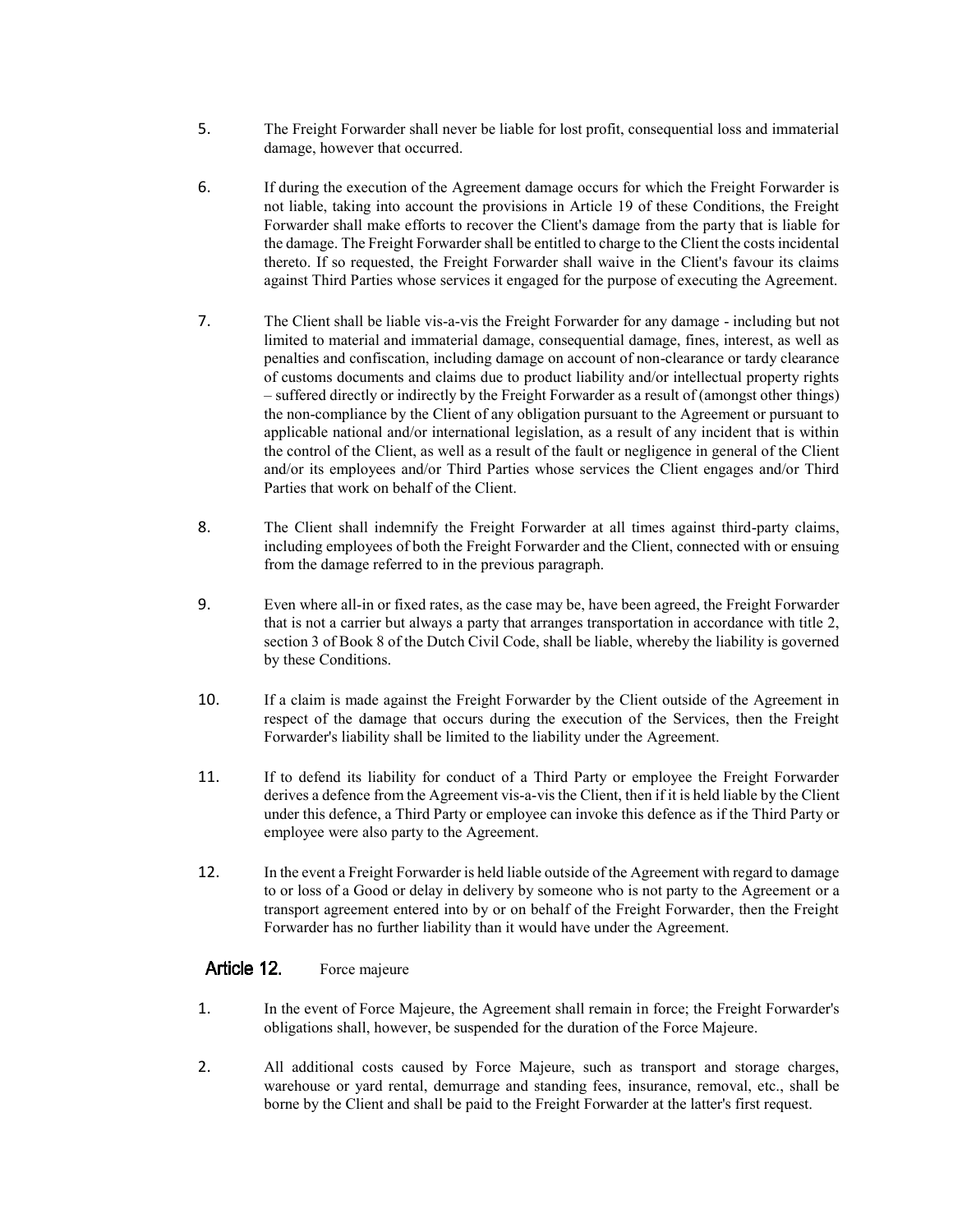#### Article 13 Refusal of carriers

1. If the carriers refuse to sign for quantity, weight, etc., the Freight Forwarder shall not be liable for the consequences thereof.

## Imperative law

### Article 14. The Agreement to organise transportation of goods

1. These Conditions shall not affect articles 8:61 paragraph 1, 8:62 paragraphs 1 and 2 and 8:63 paragraphs 1,2 and 3 of the Dutch Civil Code.

## **Payment**

#### Article 15. Payment conditions

- 1. The Client shall pay to the Freight Forwarder the agreed remunerations and other costs, freights, duties, etc. ensuing from the Agreement upon commencement of the Services, unless agreed otherwise.
- 2. The risk of exchange rate fluctuations shall be borne by the Client.
- 3. The amounts referred to in paragraph 1 shall also be due if damage has occurred during the execution of the Agreement.
- 4. If, in contravention of paragraph 1 of this article, the Freight Forwarder allows deferred payment, the Freight Forwarder shall be entitled to make a credit limit charge.
- 5. In the event of termination or dissolution of the Agreement, all claims of the Freight Forwarder - including future claims - shall be due and payable forthwith and in full. All claims shall be due and payable forthwith and in full in any case, if:
	- the bankruptcy of the Client is announced, the Client applies for suspension of payment or otherwise loses the unrestricted disposition over a significant part of its assets;
	- The Client offers a settlement to his creditors, is in default of fulfilling any financial obligation owed to the Freight Forwarder, ceases to trade or - where the Client is a legal entity or corporate body - if the legal entity or the corporate body is dissolved.
- 6. Upon first demand by the Freight Forwarder, the Client must provide security for the amount owed or that shall be owed by the Client to the Freight Forwarder. This obligation remains if the Client also has to provide or has provided security in relation to the amount owed.
- 7. The Freight Forwarder shall not be obliged, from its own means, to provide security for the payment of freight, duties, levies, taxes and/or other costs should the same be demanded. All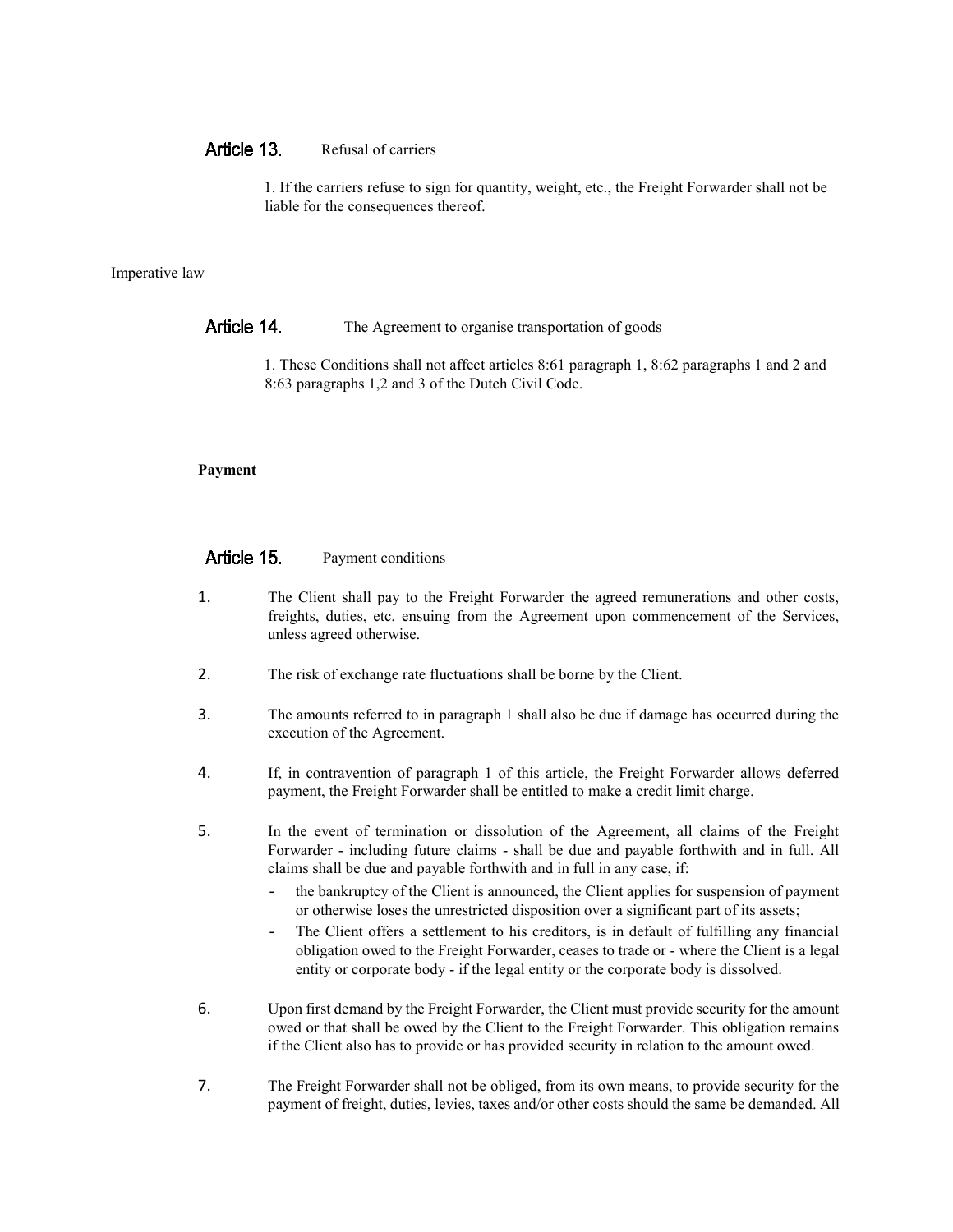the consequences of non-compliance or of failure to comply forthwith with a demand from the Freight Forwarder to provide security shall be borne by the Client.

If the Freight Forwarder has provided security from of its own means, it may demand that the Client immediately pays the amount for which security has been provided.

Where possible, the Freight Forwarder shall consult in advance with the Client. If no timely prior consultation is possible, the Freight Forwarder will take the measures that seem to it to be in the best interests of the Client and shall inform the Client of that.

8. The Client shall at all times be obliged to indemnify the Freight Forwarder for any amounts to be levied or additionally demanded by any authority in connection with the Agreement, as well as any related fines imposed upon the Freight Forwarder.

> The Client shall also reimburse the said amounts to the Freight Forwarder if a Third Party brought in by the Freight Forwarder demands payment for the said amounts within the framework of the Agreement.

- 9. The Client shall at all times indemnify the Freight Forwarder for any amounts, as well as for all additional costs that may be claimed or additionally claimed from the Freight Forwarder in connection with the order, as a result of incorrectly levied freight and costs.
- 10. It shall not be permissible for claims receivable to be set off against payment of remunerations arising from the Agreement on any other account in respect of the Services owed by the Client or of other costs chargeable against the Goods with claims of the Client or suspension of the aforementioned claims by the Client.
- Article 16. Allocation of payments and judicial and extrajudicial costs
- 1. Cash payments shall be deemed in the first place to have been made on account of nonpreferential debts.
- 2. The Freight Forwarder shall be entitled to charge to the Client extrajudicial and judicial costs for collection of the claim. The extrajudicial collection costs are owed as from the time at which the Client is in default and these amount to 10% of the claim, with a minimum of  $\epsilon$ 100.00.

#### Article 17 Sureties

- 1. The Freight Forwarder has the right to refuse the delivery of Goods, documents and monies, that the Freight Forwarder has or will obtain, for whatever reason and with whatever destination, in respect of another party.
- 2. The Freight Forwarder has a right of retention in respect of all Goods, documents and monies that the Freight Forwarder holds or will hold for whatever reason and with whatever destination, for all claims the Freight Forwarder has or might have in future on the Client and/or the owner of the Goods, including in respect of all claims which do not relate to those Goods.
- 3. The Freight Forwarder has a right of lien in respect of all Goods, documents and monies that the Freight Forwarder holds or will hold for whatever reason and with whatever destination,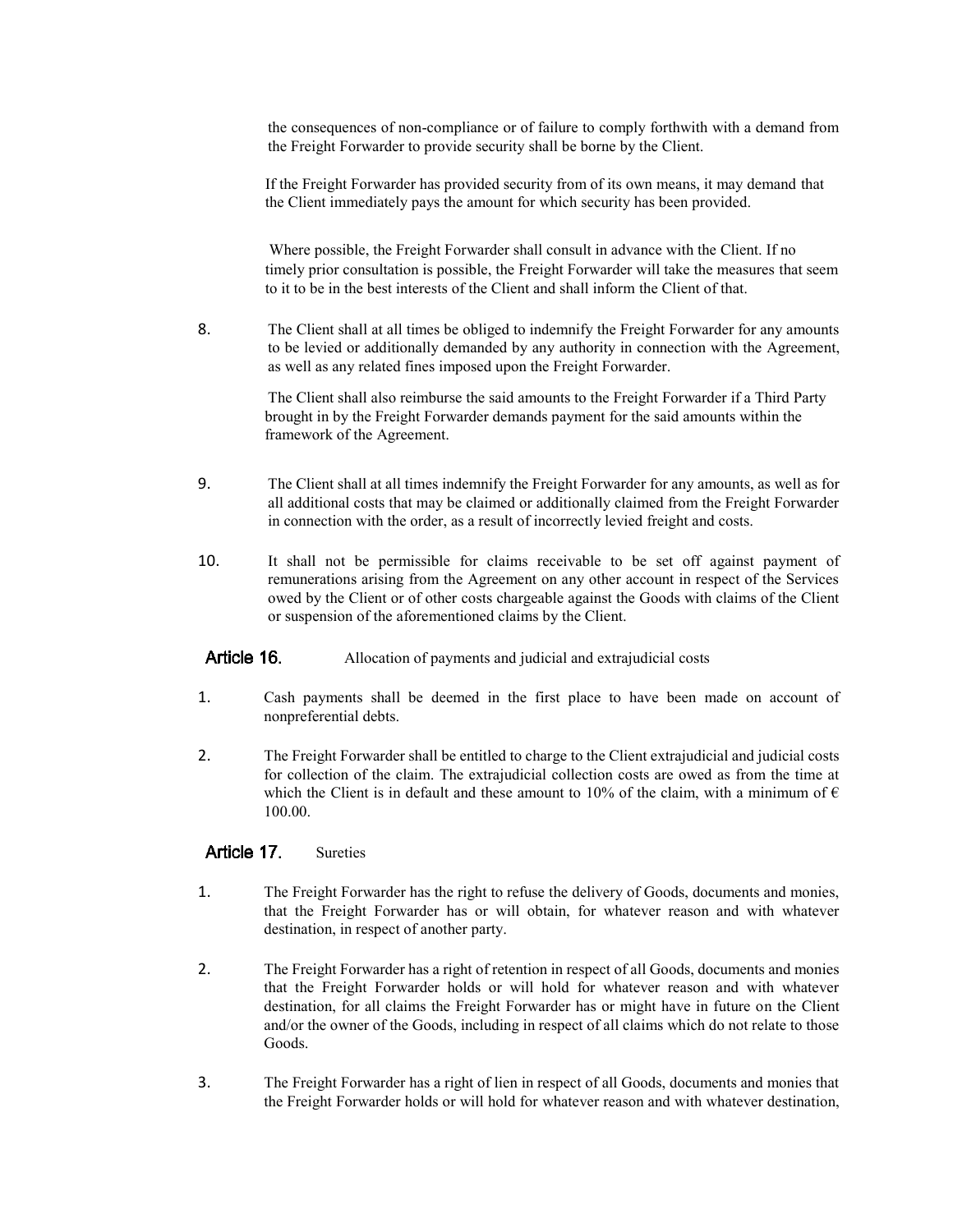for all claims the Freight Forwarder has or might have in future on the Client and/or the owner of the Goods.

- 4. The Freight Forwarder shall regard anyone who, on behalf of the Client, entrusts Goods to the Freight Forwarder for performing Services, as the Client's agent for creating a lien on those Goods.
- 5. If when settling the invoice a dispute arises over the amount due or if there is need for a calculation to be made for the determination of what is due that cannot be made quickly, then at the discretion of the Freight Forwarder, the Client or the party that demands delivery at the request of the Freight Forwarder is obliged to pay forthwith the part which the parties agree is due and to furnish security for the part in dispute or for the part for which the amount has not yet been established.
- 6. The Freight Forwarder can also exercise the rights outlined in this article (right of lien, right of retention and right to refuse delivery) for what is still owed to it by the Client in relation to previous orders and for any amounts payable by way of delivery C.O.D. in respect of the Goods.
- 7. The sale of any security shall take place at the account of the Client in the manner prescribed by law or - if there is consensus thereon - privately.
- 8. At the Freight Forwarder's first request, the Client shall furnish security for costs paid or to be paid by the Freight Forwarder to Third Parties or government authorities and other costs that the Freight Forwarder incurs or anticipates incurring, on behalf of the Client, including freight, port costs, duties, taxes, levies and premiums.
- 9. In the absence of documents, the Freight Forwarder is not obliged to give indemnities or furnish securities. If the Freight Forwarder has given indemnification or furnished security, the Client is obliged to indemnify the Freight Forwarder from all consequences thereof.

### **Final provisions**

Article 18. Termination of the Agreement

- 1. The Freight Forwarder can terminate the Agreement with immediate effect in the event the Client:
	- discontinues its profession or business largely or in full;
	- loses the power to dispose of its assets or a substantial part thereof;
	- loses its legal personality, is dissolved or effectively liquidated;
	- is declared bankrupt
	- offers an agreement excluded from the bankruptcy proceedings;
	- applies for moratorium on payment;
	- loses the power to dispose of its goods or a substantial part thereof as a result of seizure.
- 2. If the Freight Forwarder consistently imputably fails to fulfil one or more of its obligations under the Agreement, without prejudice to its right to compensation for any damage that may have been suffered in accordance with article 11, the Client can dissolve the Agreement with immediate effect in full or in part after: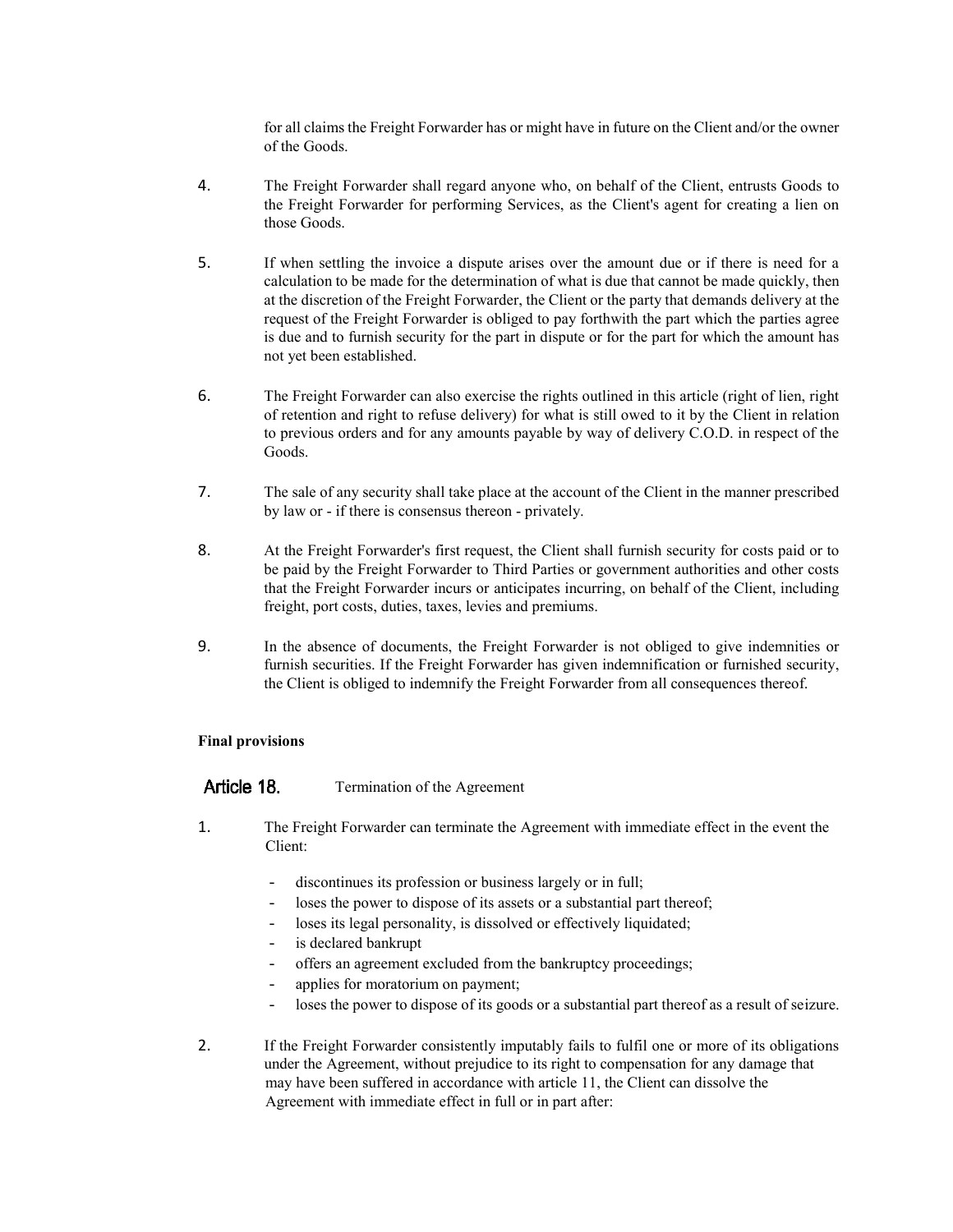- it has notified the Freight Forwarder by registered letter with reasons how the Freight Forwarder has failed to comply, stipulating a period of time of at least thirty days for fulfilment of the obligations, and;
- on expiry of that deadline, the Freight Forwarder has not yet fulfilled the obligations.
- 3. If the Client consistently imputably fails to fulfil one or more of its obligations under the Agreement, without prejudice to its right to compensation for any damage that may have been suffered, the Freight Forwarder can dissolve the Agreement with immediate effect in full or in part after, by registered letter, it has stipulated a deadline to the Client of at least fourteen days for fulfilment of the obligations and upon expiry of that deadline, the Client has not yet fulfilled its obligations. If, by stipulating such a period, the Freight Forwarder's interests in the undisturbed conduct of its business would be impaired disproportionately, the Freight Forwarder may dissolve the Agreement without observing a time limit.
- 4. Neither of the Parties may dissolve the Agreement if, considering its special nature or limited significant, the failure does not justify dissolution with all implications thereof.

#### Article 19. Proceedings against Third Parties

1. Legal and arbitration proceedings against Third Parties shall not be conducted by the Freight Forwarder unless it agrees to do so at the Client's request and at the latter's expense and risk.

#### Article 20. Prescription and limitation

- 1. Notwithstanding the provisions in paragraph 5 of this article, every claim is subject to prescription by the expiry of a period of nine months.
- 2. Every claim vis-a-vis the Freight Forwarder shall be time-barred by the mere expiry of a period of 18 months.
- 3. The periods of time stated in paragraphs 1 and 2 commence on the day following the day on which the claim has become due and payable, or the day following the day on which the prejudiced party had the knowledge of the loss. Notwithstanding the foregoing provisions, the aforementioned periods of time for claims with regard to damage, value depreciation or loss of the Goods, commence on the day following the day on which the Goods are delivered by the Freight Forwarder or should have been delivered.
- 4. In the event that the Freight Forwarder is held liable by Third Parties, including any public authority, for damages, the periods of time stated in paragraphs 1 and 2 commence as from the first of the following days:
	- the day following the day on which the Third Parties have brought action against the Freight Forwarder;
	- the day following the day on which the Freight Forwarder has settled the claim brought against it.

If the Freight Forwarder or the Third Party whose services it has engaged objects and/or appeals, the periods of time stated in paragraphs 1 and 2 commence on the day following the day on which a final ruling has been given on the objections and/or appeal.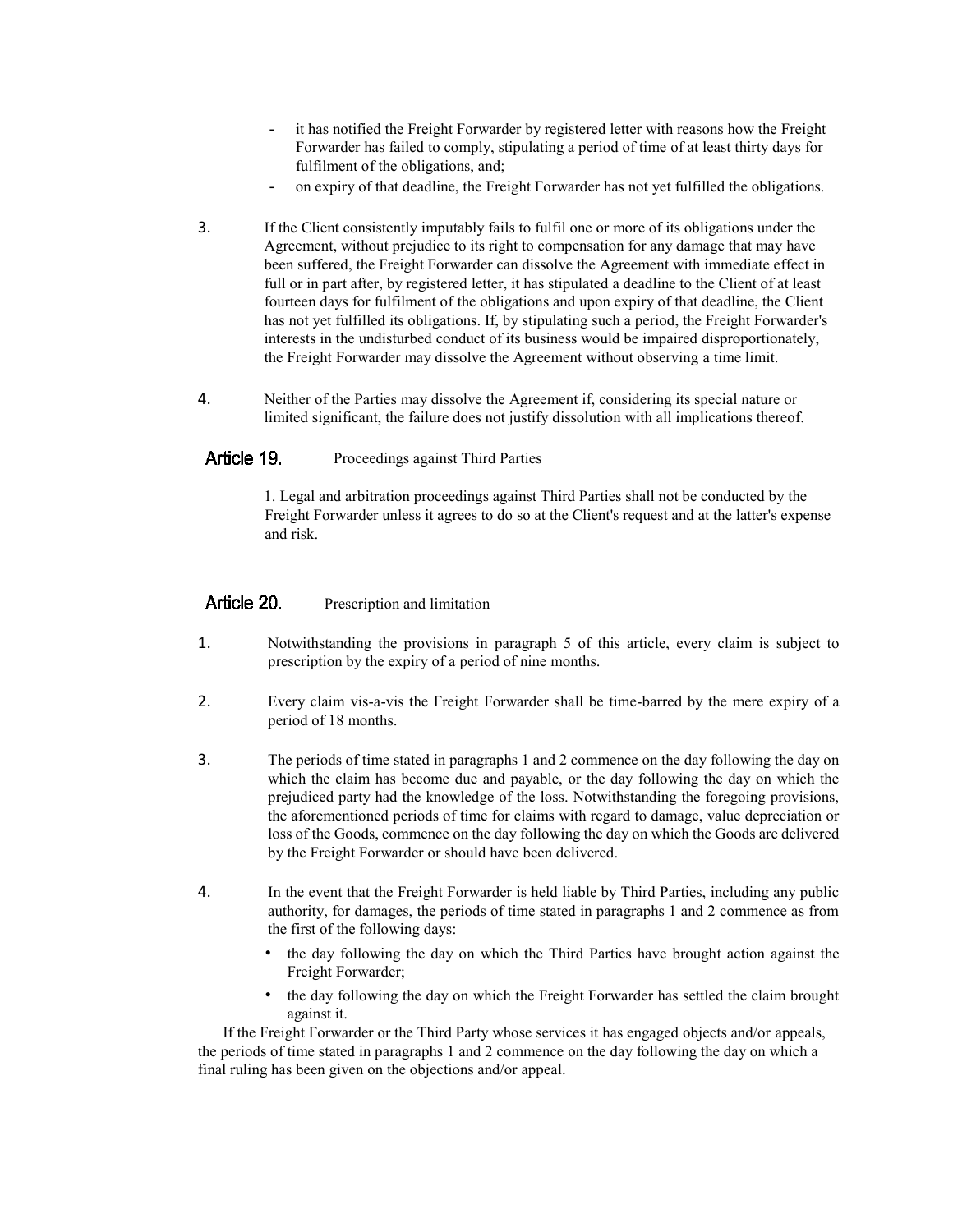5. Unless the situation referred to in paragraph 4 of this article occurs, if following the term of prescription a claim is brought against one of the parties for that payable by that party to a Third Party, a new term of prescription of three months commences.

#### Article 21. Choice of law

- 1. All Agreements to which these Conditions apply are governed by Dutch law.
- 2. The place of payment and settlement of claims shall be the Freight Forwarder's place of business.

#### Article 22. Reference title

1. These general terms and conditions can be cited as "Dutch Forwarding Conditions".

### **Disputes**

#### Article 23. Arbitration

- 1. All disputes which may arise between the Freight Forwarder and its Other Party shall be decided by three arbitrators to the exclusion of the ordinary courts of law, in accordance with the FENEX Rules of Arbitration. The FENEX Rules of Arbitration and the current fees for the arbitration process can be read and downloaded from the FENEX website. A dispute shall exist whenever either of the parties declares that this will be so. Without prejudice to the provisions of the preceding paragraph, the Freight Forwarder shall be at liberty to bring before the competent Dutch court in the Freight Forwarder's place of business, claims for sums of money due and payable, the indebtedness of which has not been disputed in writing by the Other Party within four weeks after the invoice date. The Freight Forwarder is also at liberty to institute interim relief proceedings for claims of an urgent nature at the competent Dutch court in the Freight Forwarder's place of business.
- 2. The arbitration shall be settled by three arbitrators, unless neither of the parties has submitted a request for arbitrators to be appointed and the parties have jointly informed the FENEX secretariat in writing that they wish to have the arbitration settled by an arbitrator who they have appointed jointly, appending the written declaration of the arbitrator who they have appointed jointly containing his/her acceptance of the appointment and the force and validity of the FENEX Arbitration Rules.
- 3. One arbitrator shall be appointed by the Chairman or the Vice-Chairman of the FENEX; the second shall be appointed by the Dean of the Bar Association of the district in which the aforesaid Freight Forwarder has its registered office; the third shall be appointed by mutual agreement between the two arbitrators so appointed.
- 4. The Chairman of the FENEX shall appoint an expert on forwarding and logistics; the Dean of the Bar Association shall be asked to appoint a specialised lawyer in forwarding and logistics;